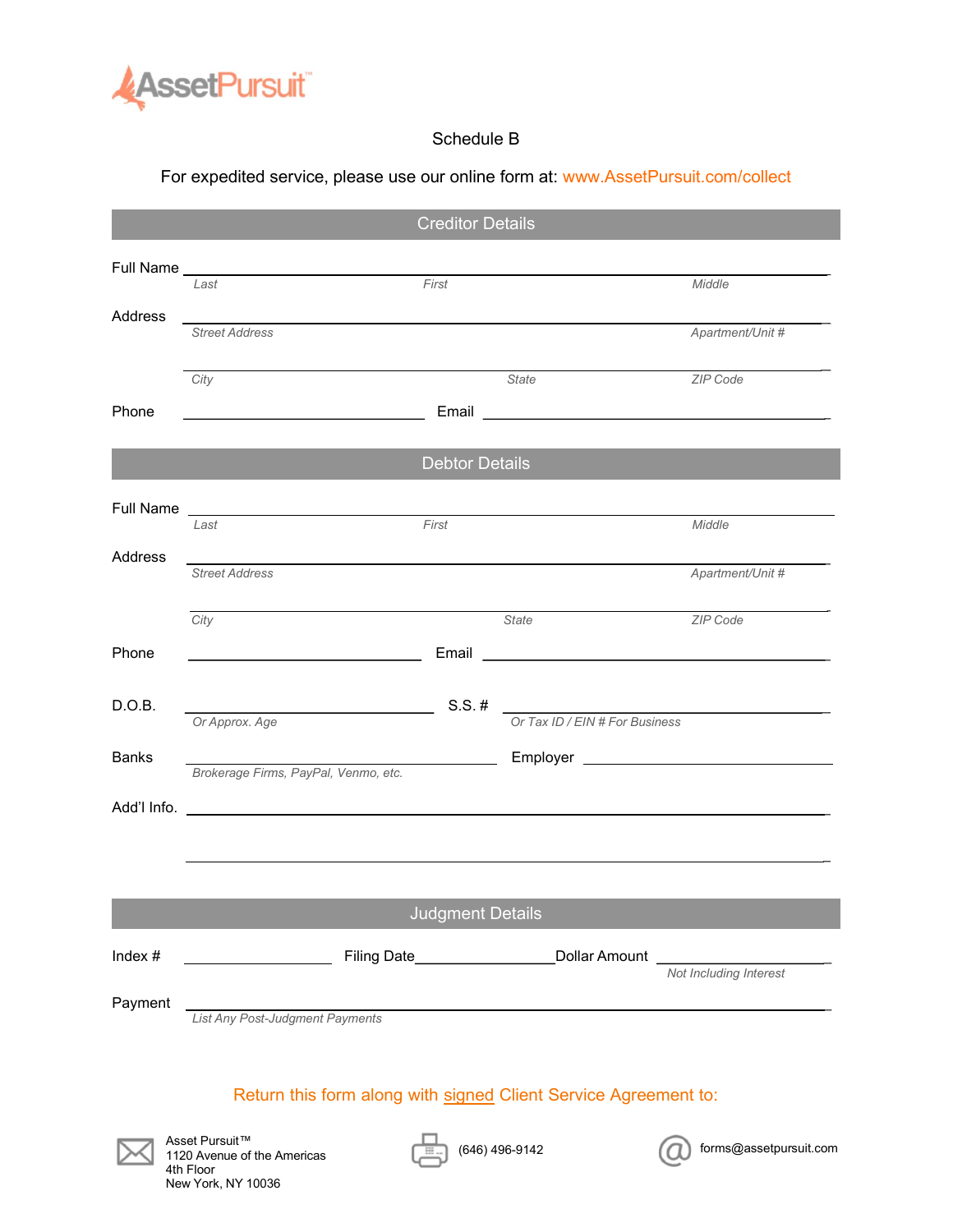

#### CLIENT SERVICE AGREEMENT

This Agreement is made between Asset Pursuit™ LLC (hereafter "Asset Pursuit" or the "Agency"), a New York Limited Liability Company with a principal place of business located at 1120 Avenue of the Americas,  $4<sup>th</sup>$  Floor, New York, NY 10036 and the undersigned (hereafter the "Creditor" or "Client") (collectively, the "Parties").

In consideration of Asset Pursuit's acceptance of the outstanding Judgment, Creditor hereby assigns the claim to Agency on the terms, rates, and conditions established in this Agreement.

NOW, THEREFORE, in consideration of the recitals, covenants, conditions and promises contained herein, Parties agree to as follows:

1. Services. Asset Pursuit is engaged in the business of collecting outstanding judgments on behalf of creditors. The Creditor is the holder of the outstanding Judgment Debt (hereafter, the "Debt"), identified as set forth in "Schedule B", annexed hereto, which is due and owing, and desires to have Agency use its best efforts to collect the Debt.

#### 2. Fees for Services Rendered.

- a. Fees. Client agrees that the Agency will retain 45% of the net recovered amount up to \$50,000, and 35% thereafter. No fees will be due to agency if the debt is not collected. Agency will deduct from sums collected the collection costs. All sums which are due to the Client shall be held in a separate trust account for a minimum of thirty (30) days.
- b. Expenses. Creditor shall not be charged any upfront costs by Agency. Anticipated nominal costs and expenses, such as enlisting Sheriff, Marshal, or Court services incurred in reasonably pursuing the collection of Creditor's Debt shall be recovered out of funds collected by Agency from the judgment debtor.
- c. Payment of Collected Debt. Agency will pay out all funds received within 90 days of clearing of funds. Agency shall send Creditor a written statement of account setting forth all credits and deductions advanced or incurred by Agency in collecting the Claim upon receipt of the final payment.
- d. Uncollectible Debt. Agency will continue its collection efforts under this Agreement unless or until it is determined that a Debt is uncollectible, at which point Agency will notify Client in writing that the Debt is uncollectible and cease all collection efforts. Only Agency can determine a Debt to be uncollectible.
- 3. Exclusivity of Agreement. During the term of this Agreement, Client hereby appoints Asset Pursuit, and Asset Pursuit hereby accepts Client's appointment, as the exclusive judgment enforcement agency, pursuant and subject to the terms and conditions of this Agreement. The Parties agree that, during the term of this Agreement, Client shall not enlist or accept identical or tangentially similar services from other providers without prior written approval from Asset Pursuit. Client warrants that no other judgment enforcement agency is enforcing this Debt as of the effective date of this Agreement. This Agreement shall bind the parties, their personal representatives, successors' and assigns.
- 4. Outside Collection Fee. Client agrees to cease all collection efforts and will not permit any other entity to attempt to collect the Debt during the Term of this Agreement and further agrees that in the event the debt is discovered to have been previously paid by Debtor, is not owed by Debtor due to Client error, or is retained by a different judgment enforcement agency or law firm for enforcement, Agency will cease all collection efforts and notify the Client in writing of same. In such event, Agency reserves the right to demand payment in accordance with this agreement. If payment is made directly to Client, Client agrees that it will be responsible for remitting the commission to Agency within thirty (30) days of receipt.
- 5. Client Right to Withdraw. If Creditor's case does not yield results after 1 calendar year, Creditor may take back the case upon thirty (30) days written notice. If Creditor chooses to withdraw the Debt, Asset Pursuit LLC retains any and all related investigation files, including, but not limited to, account information, status reports, or source information.
- 6. Nature of Relationship/Power of Attorney. At all times, Client is the owner of the Debt. Client hereby provides Agency with an exclusive Power of Attorney for the duration of the Term of this Agreement. By virtue of this Power of Attorney, Client hereby designates Asset Pursuit as Client's exclusive agent for providing the Services defined by this Agreement. By virtue of this Power of Attorney, Agency is granted the right to a) directly negotiate collection of the Debt with the debtor on Client's behalf; b) negotiate a settlement of the debt and determine the amount collected to satisfy the debt without clients prior consent; c) accept payment of the Debt or negotiate a payment plan of the debt at Asset Pursuit's sole discretion; d) assign, transfer, convey, subcontract (in whole or in part) this Power of Attorney; e) appoint agents, field representatives, and other individuals or entities as Agency deems necessary to collect the Debt on Agency's behalf; and f) negotiate any contract on Client's behalf as a result of collecting the Debt to forward any offers to resolve the debt directly to Agency. Agency is authorized to endorse for deposit and collection any commercial paper that it may receive made payable to Client as payment on the Debt.
- 7. No Guarantees. Agency makes no representations or warranties about the likelihood of success in collecting the Debt. In no event shall Agency be liable in any respect for the ability or inability to collect any Debt placed by Client for collection by Agency. It is expressly understood and agreed that Agency is not the guarantor of any specific result whatsoever with respect to collecting the debt.
- 8. Client Warranties. Client expressly represents and warrants: the validity, amount and authenticity of each Debt owed directly to Client. Client agrees to satisfactorily provide documentary validation of the authenticity of the Debt to Agency upon request;